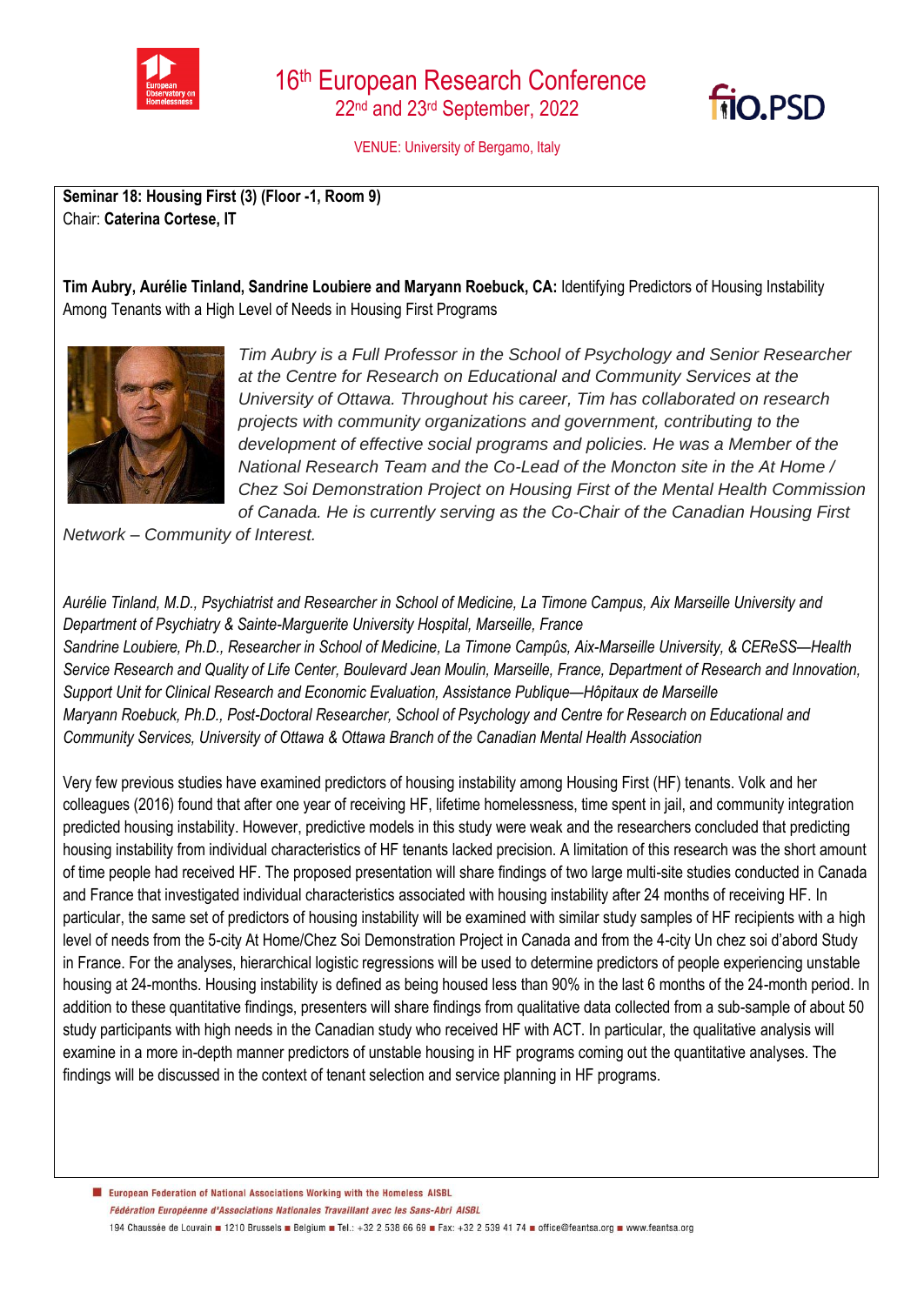

VENUE: University of Bergamo, Italy

## **Elisabetta Leni and Saija Turunen, FI:** Young People in Housing First: Cost Offset and Impact Evaluation



*Elisabetta Leni is a researcher at the Y-Foundation, Finland. After working several years in the non-profit sector in Italy, she obtained a PhD in Economics at the University of Essex, UK. The current focus of her research is on homelessness and social housing.*

*Saija Turunen is research manager at Y-Foundation, Finland where she has worked since 2017. Saija studied and worked in the field of social research in the* 

*UK where she founded and ran her own research consultancy as well as taught research methods at the University of Bangor, North Wales after receiving her Ph.D. from there in 2001. Currently Saija co-leads the research work cluster of the Housing First Europe Hub and her research interests include impact assessment, women's homelessness as well as subjective well-being.*



**FIO.PSD** 

We perform a cost offset calculation of a new supported housing unit in the Helsinki Metropolitan area, Finland. The supported unit is managed with the Housing First approach and targets youth with low-support needs. Our main analysis looks at cost offsets resulting from changes in the service use of residents of the supported unit. We consider services provided by the social, health and criminal justice systems in addition to welfare benefits. We adopt a quasi-experimental methodology that takes advantage of the high demand for places in supported units that is causing waiting lists or inability to offer housing support to all applicants. It follows that, at the time the supported unit opened, a young person eligible for a place in it could: i) obtain an apartment in the unit; ii) be assigned to permanent housing without support; iii) remain homeless. We consider service use over a 4-year horizon, 2 years before the unit opened and 2 years after. By comparing the before-after change across the 3 groups, we can estimate the cost offset due to permanent housing and housing support, 2 key features of the Housing First approach. The economic analysis uses administrative records and is enriched by the evaluation of other nonmonetary outcomes (such as quality of life and independent living skills) measured through periodic surveys. Our study is interesting for two reasons. First, it takes a long-term perspective that considers the time it takes for the positive outcomes associated with the Housing First approach to emerge. Second, there is scarcity of studies looking at cost offsets for youth homeless even though youth are more affected by housing exclusion than the rest of the population.

The supported unit was recently opened, and the study is ongoing. We have applied for administrative data and will soon start collecting survey data.

**Julia Wygnanska, PL:** The Polish Housing First Model – HF as Compass or as a Road Map?



*Julia Wygnańska is a homelessness researcher concentrated on policy oriented research and evidence based policy. In that role she cooperated with European Observatory on Homelessness FEANTSA as a national observer in 2005-2009. Since then she became a Housing First advocate in Poland initiating and implementing research and advocacy projects in cooperation with various stakeholders. In 2019 she became a Polish Housing First Model Coordinator and HF fidelity expert for the Housing First Program by Cooperation Fund Foundation. She is currently a Vice president of the newly funded* 

*Housing First Poland Foundation. She is a member of ICM team which supports 7 participants of a program "Ambivalence" based on HF values.*

European Federation of National Associations Working with the Homeless AISBL Fédération Européenne d'Associations Nationales Travaillant avec les Sans-Abri AISBL 194 Chaussée de Louvain 1210 Brussels Belgium B Tel.: +32 2 538 66 69 B Fax: +32 2 539 41 74 B office@feantsa.org B www.feantsa.org